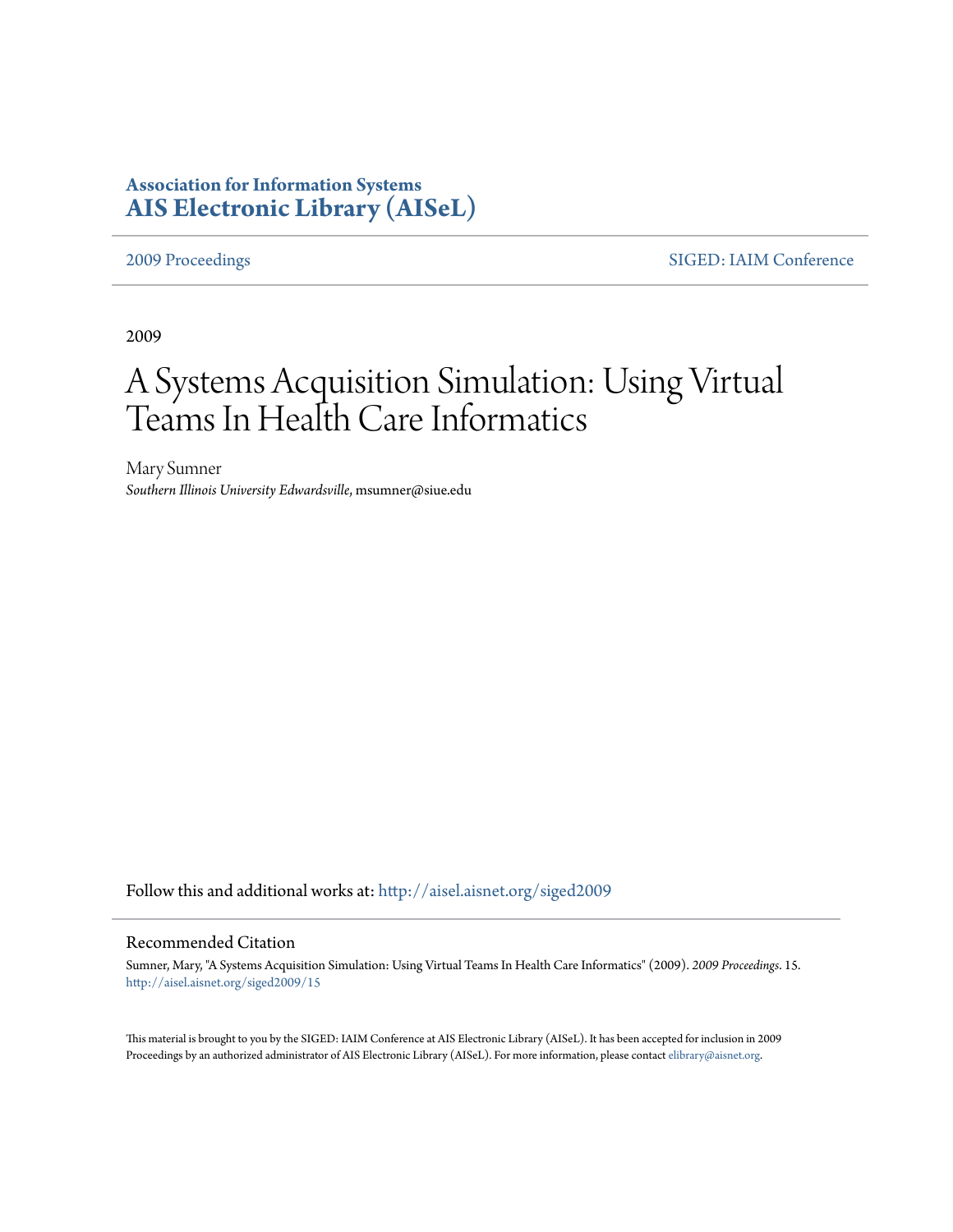# **A SYSTEMS ACQUISITION SIMULATION: USING VIRTUAL TEAMS IN HEALTH CARE INFORMATICS**

Mary Sumner Department of Computer Management and Information Systems Southern Illinois University Edwardsville msumner@siue.edu

#### **Abstract:**

The paper describes a systems acquisition simulation using virtual teams in a health care informatics course. The simulation enables virtual teams to participate in a systems acquisition decision for an electronic health records (EMR) system. Each virtual team used a web-based team communications discussion board to assess the attributes of each system, to discuss alternatives, and to reach a decision. The purpose of the research was to determine if high-performing virtual teams were distinguishable from low-performing teams in terms of the content and volume of task-related communications. The qualitative and quantitative analysis of team communications illustrated differences in the volume and content of electronic communications between high- and low-performing teams. Since health care professionals work increasingly in virtual teams, understanding and developing communications skills in this domain are important to improving the quality and effectiveness of systems acquisition decisions.

**Keywords:** virtual teams, health informatics, systems acquisition, communications effectiveness

# **I. REVIEW OF THE LITERATURE**

Effective teams are important for effective decision-making in health care, and increasingly, health care teams work as virtual teams. This is because health care professionals work in decentralized and satellite units to accomplish specific tasks. There is limited information on the characteristics of effective virtual health care teams, and this study will address the issue of team performance from the standpoint of communications effectiveness.

The challenges faced by virtual teams include difficulty establishing trust (Coppola, Hiltz, and Rotter, 2004, Jarvenpaa and Leidner, 1999, Jarvenpaa, et. al, 2004), difficulty establishing shared team identity (Armstrong and Cole, 2002, Cramton, 2001), difficulty sharing knowledge (Cramton, 2001, Griffith et. al., 2003), and difficulty maintaining awareness of members' activities (Hinds and Mortensen, 2005). In a virtual team setting, establishing leadership is also a challenge. This leads to difficulty coordinating member team efforts (Maznevski and Chudoba, 2001, Malhotra et. al., 2001) and difficulty managing conflict (Hinds and Mortensen, 2005, Montoya-Weiss, Massey and Song, 2001).

These challenges can be addressed through effective communications. Effective communications enhances shared-team identity (Hinds and Mortensen, 2005) and increases trust (Jarvenpaa, et. al., 1998). Predictable communication and regular feedback improves team performance (Jarvenpaa, et. al., 1998; Jarvenpaa and Leidner, 1999, Kayworth and Leidner, 2000; Maznevski and Chudoba, 2001, Connaughton and Shuffler, 2007, Powell et al 2004).

Team effectiveness, innovativeness, and overall performance are strengthened through a climate of support for innovation (Bain, et. al., 2001). In design teams, a team climate for innovation enhances team performance in terms of creativity and the quality of design. Participative safety, which is depicted by diversity of opinion and constructive conflict, fosters high-quality outcomes (West, 1990).Participative safety (West, 1990) facilitates communication, improves crossfertilization of ideas, and heightens the likelihood of creativity (Mumford and Gustafson, 1988). Teams engaging in constructive conflict are better performing teams, because the critical debate of ideas reduces the chance of "group think." 7

**II. THE SYSTEMS ACQUISTION SIMULATION** 

Proceedings of the AIS SIG‐ED IAIM 2009 Conference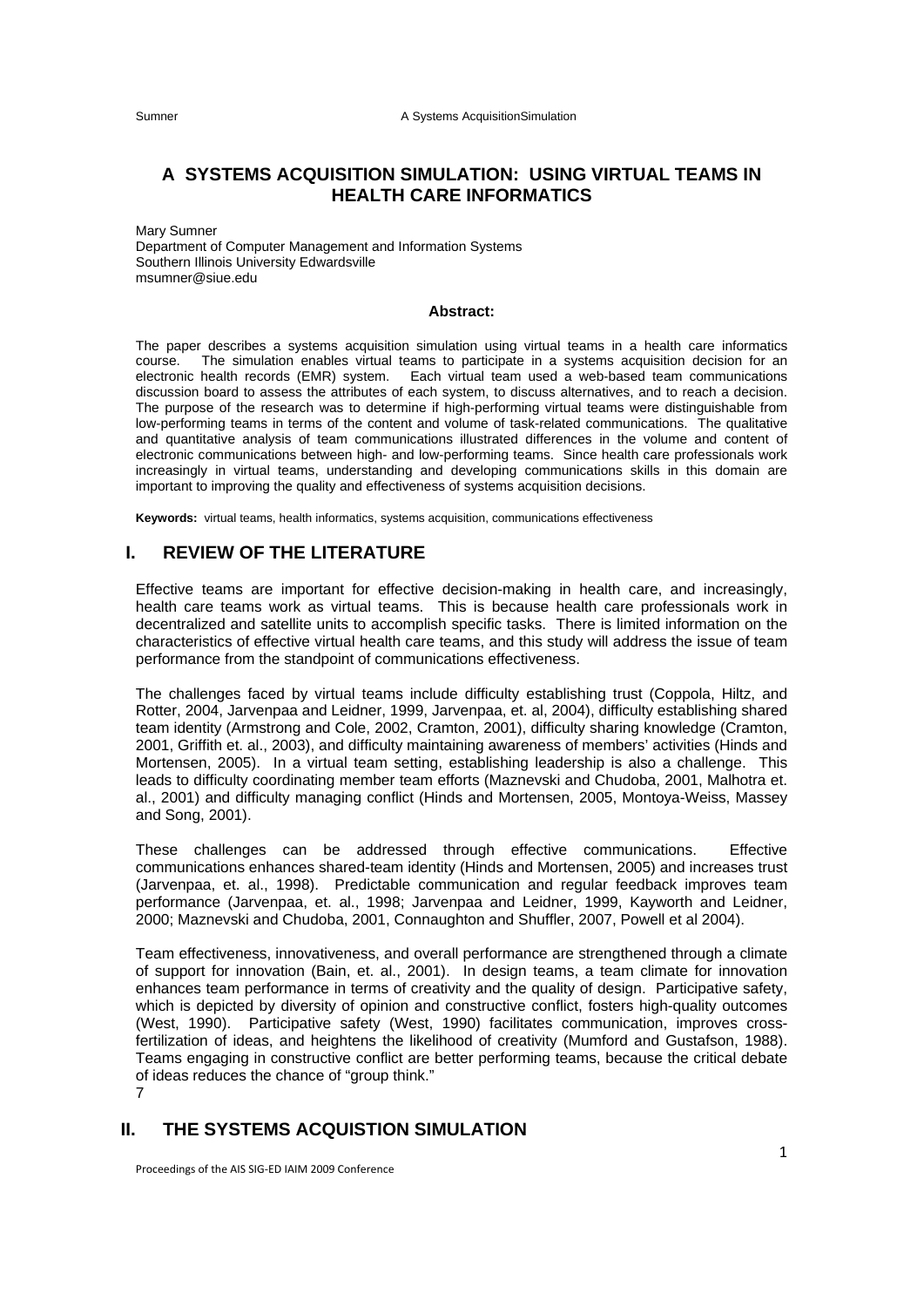The context for the study of virtual teams was a systems acquisition simulation project involving four health care teams. The systems acquisition simulation was an exercise in a course in Healthcare Informatics. Since health care professionals participate on steering committees responsible for making system acquisition decisions, the ability to participate effectively on these teams is important for quality decision-making. Quality decision-making in this environment is critical to quality health care.

In this project, each team was given responsibility for analyzing and selecting a vendor to provide the hospital with a new billing/financial system and a new electronic medical record (EMR) system. Each team was given the charge to make recommendations on which vendor to recommend for the financial system and which vendor to recommend for the clinical system. The members of each of four virtual teams interacted using an electronic discussion board over a period of two weeks. Using electronic communications among the team members, the teams assessed the attributes of each system, evaluated the alternatives, and made a systems acquisition decision.

Each of the teams were given:

- 1. A statement of functional requirements that the new system should support, including:
	- a. Bill consolidation from multiple sources;
	- b. Single-point entry of patient demographic information and access to this information throughout the organization;
	- c. Analysis of data for quality assurance;
	- d. Decision support functions to improve problem-solving at the point of care.
- 2. A listing of the attributes of electronic health records systems to be considered in making an evaluation of alternative EHR software packages, and a description of what attributes System A's electronic medical record system and System B's electronic medical record system support, using these categories:
	- $Y =$  the capability is supported<br>D= the capability is under deve
	- the capability is under development
	- P= the capability is planned but not currently under development
	- $C=$  the vendor is capable of offering this capability but it is not yet at the planning stage
	- $N =$  the capability is not supported
	- NA= no response from the vendor on this attribute

The evaluation packet included a matrix of the EMR attributes supported by System A and System B using the above-mentioned categories.

- 3. Guidelines for the virtual team project, including:
	- a. Each team member reviewed the information on each System (System A and B) and the extent to which each system supports the functional requirements of the hospital.
	- b. Each team made an assessment of each System (System A and B) in terms of its attributes for providing an electronic medical record (EMR) and in terms of its attributes for providing a billing/financial system.
	- c. Each team discussed the two Systems using an electronic discussion board system with a start-time and complete-time of two weeks.
	- d. One additional piece of information is that the hospital system recently purchased System B's laboratory information system.
	- e. Each team made a recommendation to management about which System or Systems the team members recommend that the hospital should purchase for the billing/financial system and for the electronic medical record (EMR) system, along with their rationale for the recommendations. The team(s) can recommend a single vendor for the billing/financial system and the electronic medical record system, or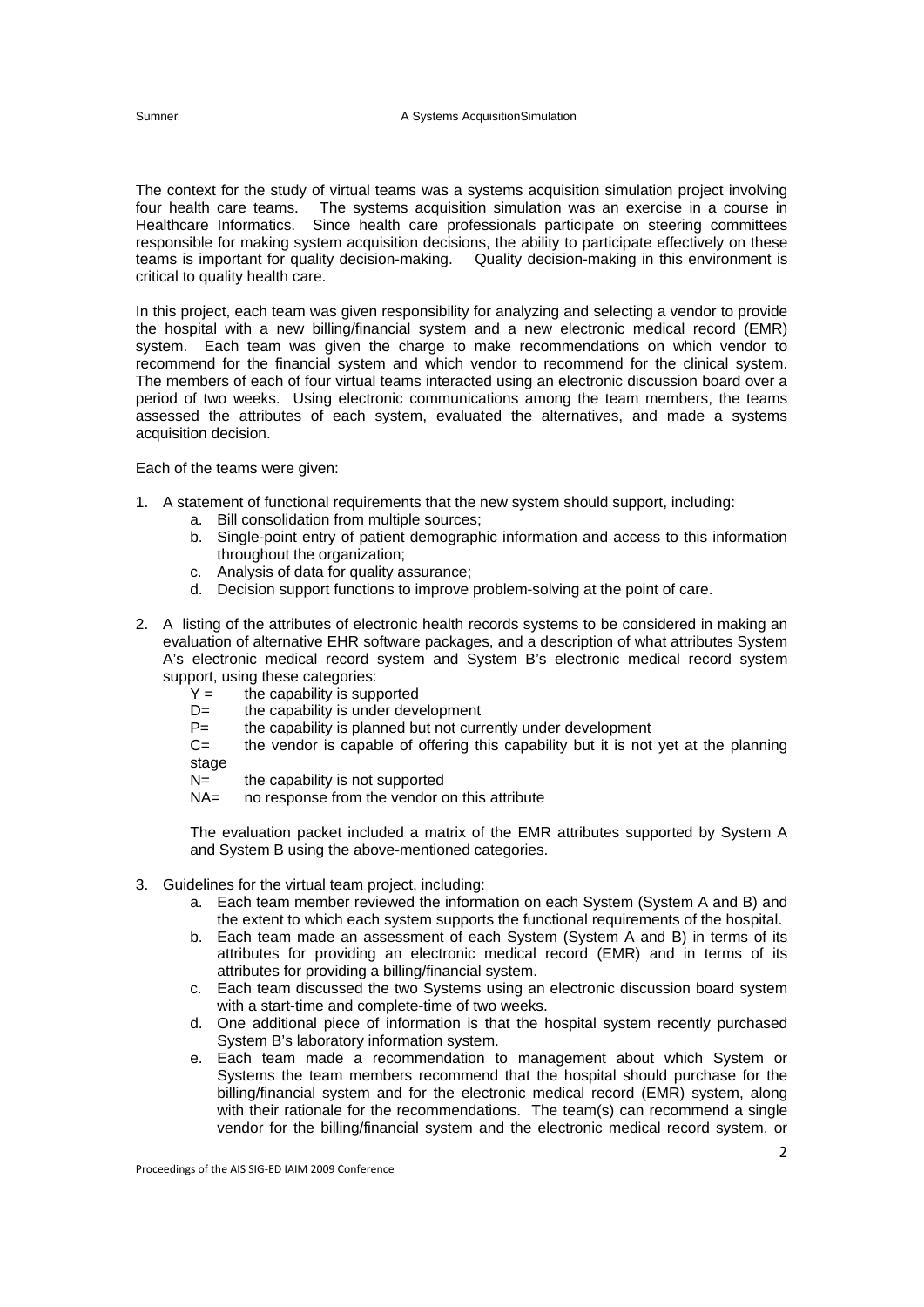multiple vendors. The recommendation will be submitted electronically by one member of each team by the deadline.

# **III. RESEARCH QUESTIONS**

- 1) Are high-performing virtual health care teams distinguishable from low-performing teams in terms of task-related communications?
- 2) What are the differences between the content of team communications between highperforming and low-performing health care teams working in a virtual setting?

# **IV. METHODOLOGY**

#### **Participants and Team Composition**

The participants in the health informatics class were 25 health care professionals, including clinicians, nursing professionals, and health care consultants. They worked for a major hospital system, and the course in Health Informatics was offered during the spring, 2008 semester as a part of the hospital systems professional development program. The specific position descriptions of the participants included the following. A complete listing of the position descriptions is shown in Appendix A.

| Nursing professional                   | Clinical applications specialist              |
|----------------------------------------|-----------------------------------------------|
| Lab technical coordinator              | Clinical information systems coordinator      |
| Medical lab technician                 | Pharmacy information systems (IS) coordinator |
| Project manager                        | Financial manager                             |
| Nursing manager                        | Clinical nurse manager                        |
| Home healthcare coordinator            | Trainer                                       |
| Case management supervisor             | Operating room information systems analyst    |
| Healthcare information systems analyst |                                               |

The class was organized into teams consisting of a cross-section of position descriptions. The members of each virtual health care team participated in the systems acquisition selection process using an electronic discussion system providing postings of contributions by team members, interaction, document sharing, and collaborative work.

The team reports were evaluated by an expert referee. The judgment of the referee took into account a number of factors, including:

- a. Analysis of attributes supporting functional requirements.
- b. Prioritization of attributes ("need" vs. "want").
- c. Analysis of the trade-off's between functionality and integration.
- d. Analysis of vendor support for attributes—actual vs. under-development.
- e. Effectiveness of presentation.

# **V. ANALYSIS AND FINDINGS**

### **Assessment of Team Performance**

The assessment of team performance was used to identify the high-performing vs. low-performing teams. The assessment process used five criteria to assess the effectiveness of each team in making the systems acquisition decision. These five criteria were: meeting functional requirements, prioritization of attributes, analysis of actual features vs. features under-development, examination of functionality vs. integration, and effectiveness of the team presentation: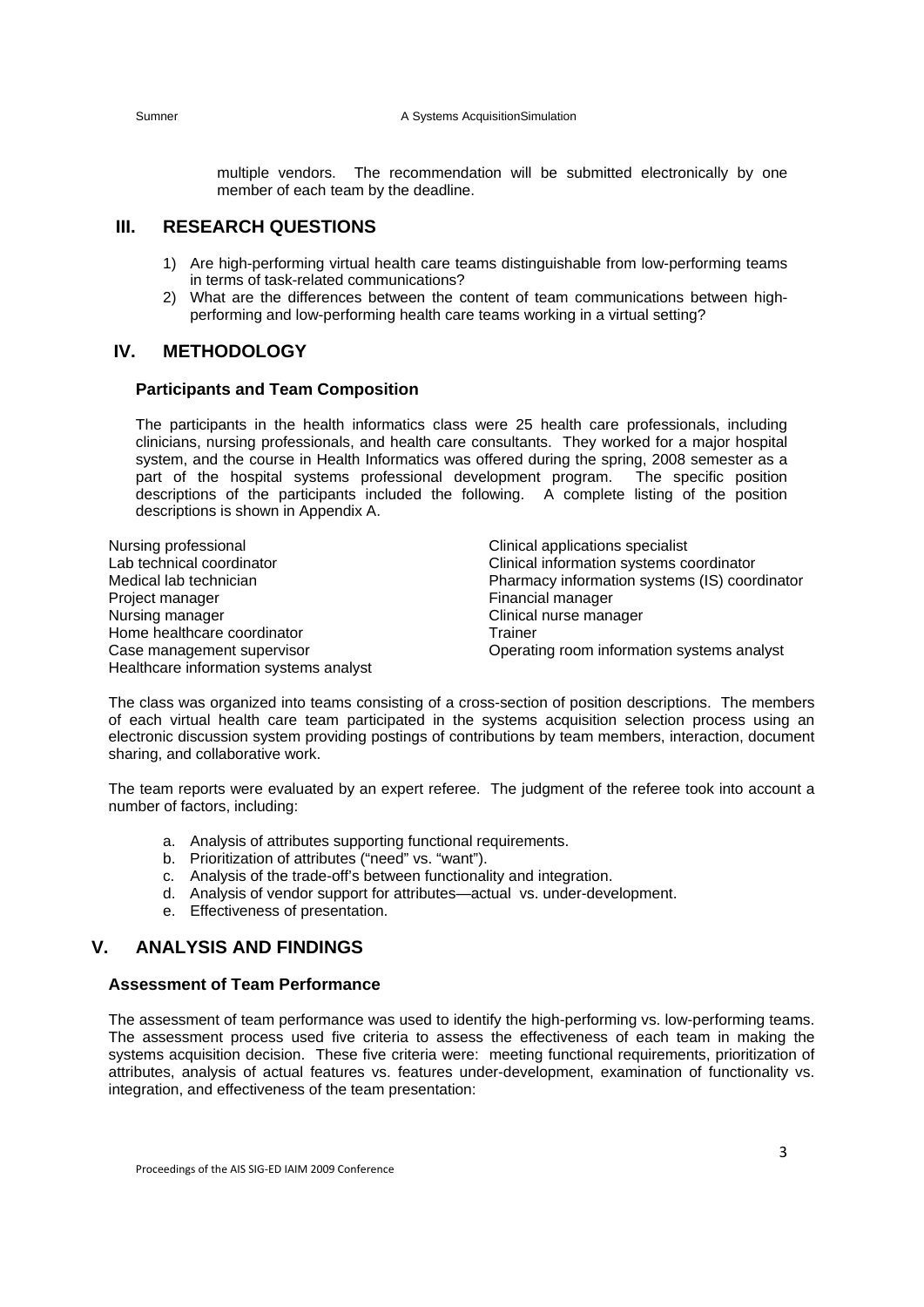- 1. Functional requirements: an assessment of the extent to which each of the systems (System A and System B) met the functional requirements of the hospital.
- 2. Prioritization of attributes: an assessment of the extent to which the attributes characterizing the systems were prioritized in terms of importance ("need" vs "want.").
- 3. Actual features vs. features under-development: an assessment of the relevance and impact of selecting a system with actual features vs. features which are under-development. The assessment would analyze the trade-off's between existing and planned attributes.
- 4. Functionality vs. integration: an examination of the trade-off's between selecting a singlesource/single-vendor solution offering better integration or a best-of-breed vendor solution, whereby one system can be selected to meet one set of requirements (e.g. financial system) and another system can be selected to support another set of requirements (e.g. clinical system). The analysis of single-source vs. best-of-breed raises a number of issues, including integration, maintenance, upgrade path, technical support, and cost.
- 5. Effective presentation: an assessment of the effectiveness of the presentation of recommendations, including the rationale for systems selection and the choice of a single-vendor vs. best-of-breed approach.

The expert referee gave scores to each team, using the above-mentioned criteria. The scoring used a Likert scale, with  $5 =$  "met expectations to a high extent" to  $1 =$  "did not meet expectations." The scores were translated into percentage of expectations met for each criteria used in the evaluation of team performance. As you can see from Table 1, Team 4 was the highest-performing team and scored 80% on the overall assessment. Both Teams 2 and 3 were low-performing teams, scoring 32% on the assessment(s).

| <b>Criteria for Evaluation</b> | Team 1 | Team 2 | Team 3 | Team 4     |
|--------------------------------|--------|--------|--------|------------|
| Functional requirements        | 20%    | 16%    | 16%    | 20%        |
| Prioritization of attributes   | 8%     | 4%     | 4%     | 16%        |
| Actual features vs. under dev. | 8%     | 4%     | 4%     | 4%         |
| Functionality vs integration   | 8%     | 4%     | 4%     | <b>20%</b> |
| Effective presentation         | 12%    | 4%     | 4%     | <b>20%</b> |
|                                | 56%    | 32%    | 32%    | 80%        |

### **Table 1: Qualitative Analysis of Teams**

Using the assessment of team performance, the next step was to analyze the volume and content of communications using an analysis of communications patterns.

# **Analysis of Communications Effectiveness**

A content analysis methodology was used to code the messages into content categories. The coding scheme for categorizing messages was developed from Ocker and Fjermestad's work (Ocker and Fjermestad, 2008).

## **Coding scheme**

- Design: Initial idea or suggestion dealing with the advantages and disadvantages of the two Systems under consideration.
- Coordination: A reference to managing the activity, including scheduling, tasks, and status of work.
- Summary: A summarization or review of prior discussions.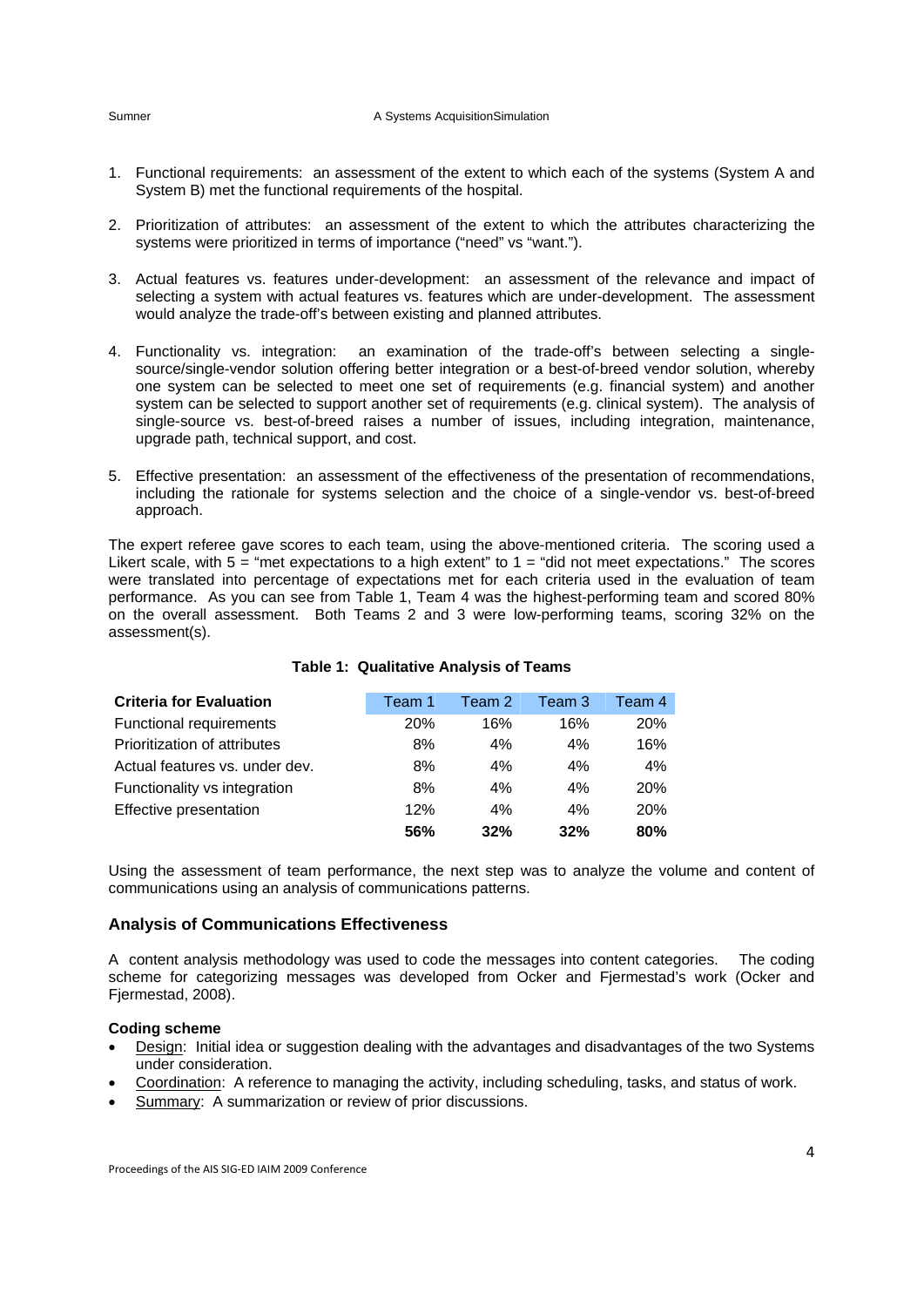- Debate: Offering arguments or different perspectives on previously communicated ideas of team members.
- Supportive: Providing positive feedback to other team members' comments.

The analysis of communications patterns and differences between the high-performance and lowperformance teams included both a quantitative and a qualitative analysis. A transcript of all of the electronic messages exchanged by each of the four teams was used as the basis for the analysis.

First, the quantitative analysis provided a compilation of word count in the messages generated by each team. The quantitative analysis showed that the messages exchanged by the high-performing team (Team 4) had the highest word count (3225 words), as compared with the other teams. In fact, the word count of messages exchanged by Team 4 was over three times the word count of messages exchanged by Team 1 (1080 words), Team 2 (1271 words), and Team 3 (799 words).

Second, the qualitative analysis was used to determine the percentage of messages in each category, including Design, Coordination, Summary, Debate, and Support. The qualitative analysis provided an assessment of the extent of analytical thinking, active debate, argumentation, exchange of ideas, review, feedback, summarization of ideas, and continuous assessment of members' contributions. See Table 2.

|                         | Team 1  |         | Team 2  |          | Team 3  |          | Team 4  |         |
|-------------------------|---------|---------|---------|----------|---------|----------|---------|---------|
| <b>Message Category</b> | Total # | %       | Total # | %        | Total # | %        | Total # | $\%$    |
| Design                  | 614     | 56.85%  | 794     | 62.47%   | 457     | 57.20%   | 772     | 23.94%  |
| Coordination            | 136     | 12.59%  | 57      | 4.48%    | 155     | 19.40%   | 655     | 20.31%  |
| Summary                 | 188     | 17.41%  | 0       | $0.00\%$ | 0       | $0.00\%$ | 793     | 24.59%  |
| Debate                  | 129     | 11.94%  | 0       | $0.00\%$ | 45      | 5.63%    | 582     | 18.05%  |
| Support                 | 13      | 1.20%   | 420     | 33.04%   | 142     | 17.77%   | 423     | 13.12%  |
|                         | 1080    | 100.00% | 1271    | 100.00%  | 799     | 100.00%  | 3225    | 100.00% |

### **Table 2: Coding Results by Team**

The qualitative analysis demonstrated that different types of messages were exchanged among members of the high-performing team as compared with the other teams. As you can see from Table 2, the highperforming team exchanged a greater variety of messages, and a greater percentage of messages in the Coordination (20%), Summary (24.5%), and Debate (18%) categories. In contrast, the lower-performing teams spent the greater percentage exchanging messages in the Design Category, with 56.8% Design messages for Team 1, 64.5% Design messages for Team 2, and 57% Design messages for Team 3. The lower-performing teams exchanged relatively few messages in the Debate Category, with no percentages in the Debate Category for Team 2 and only 5.6% in the Debate Category for Team 3.

As you can see from these findings, the high-performing team was successful in addressing the complex issues through problem-solving, analysis and evaluation. The high-performing team participated in backand-forth conversation and debate and used summary comments to keep track of progress resolving the issues raised in the discussion. In contrast, this type of assessment and give-and-take was not a part of the e-discussion of the other team members, who concentrated on sharing facts and viewpoints but did not integrate and analyze this knowledge to any extent.

# **VI. CONCLUSION**

The objective of this study was to distinguish between high-performing and low-performing teams in the virtual world through an analysis of their communications in the context of a systems acquisition case in the healthcare domain. The results illustrated that the high-performing teams participated more actively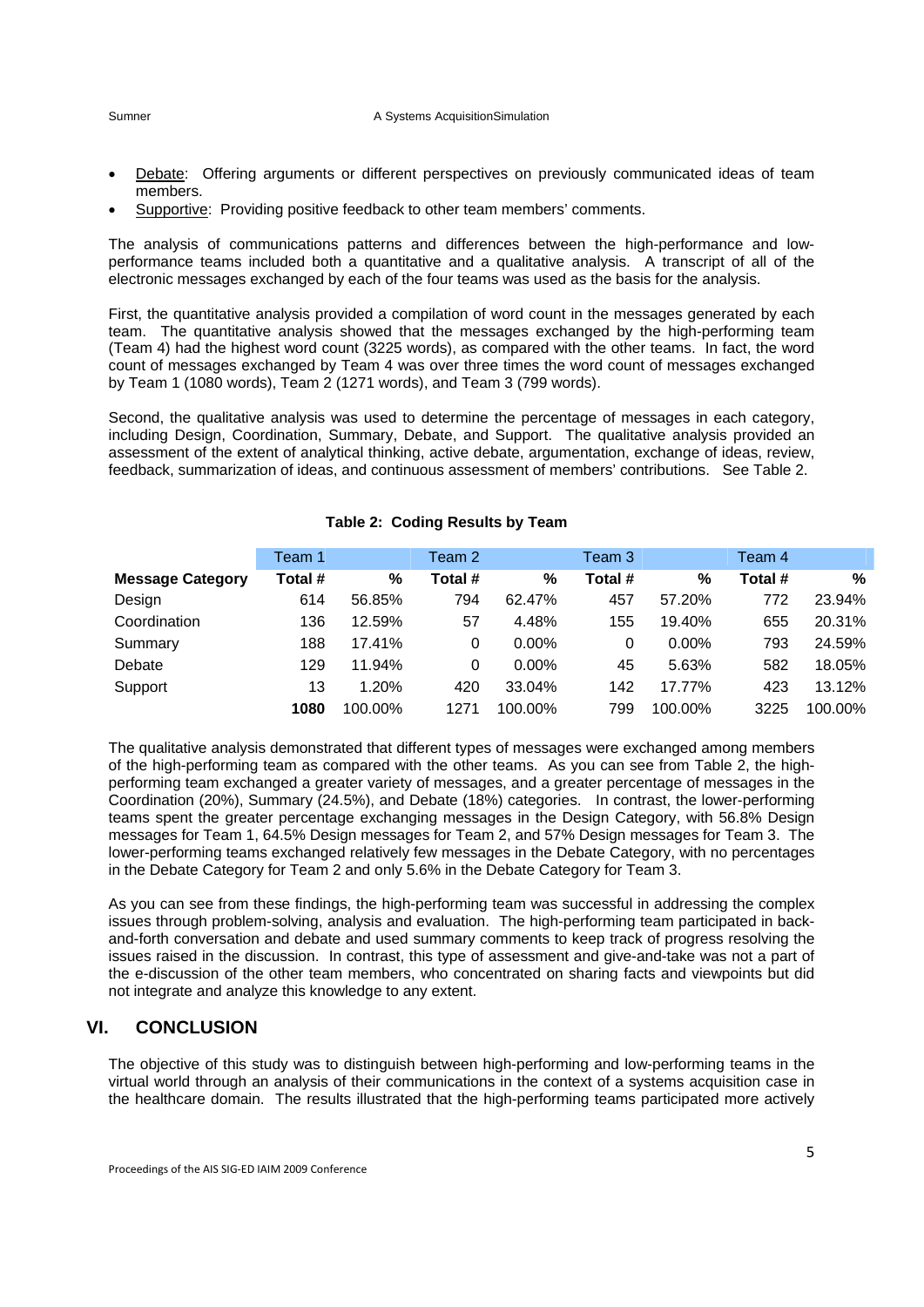in coordination, summary, and constructive debate as compared with the low-performing teams, which spent most of the time exchanging information with each other.

As more and more health care professionals participate on virtual teams, it will be important for them to use problem-solving and analytical processes in their electronic discussions of issues, alternatives, and ideas. At first, argumentation and debate may be difficult for individuals in a virtual environment. Much of the electronic communications to which individuals are accustomed is based in email exchange, and a good deal of email is used to transmit factual information. Virtual team members may need to practice electronic problem-solving in order to improve overall team effectiveness.

# **REFERENCES**

- Armstrong, D.J. and Cole, P. (2002). "Managing Distances and Differences in Geographically Distributed Work Groups," In Hinds, P.J. and S. Kiesler (Eds.), *Distributed work: New ways of working across distance using technology*, MIT Press.
- Bain, P.G., L. Mann, and A. Piroal-Merlo (2001). "The Innovation Imperative: The relationships between team climate, innovation, and performance in research and development teams," *Small Group Research*, 32 (1), pp. 55-73.
- Bell, B.S. and S. W. Kozolwski (2002). "A typology of virtual teams: implications for effective leadership." *Group and Organization Management*, 27 (1), pp. 14-49.
- Connaughton, S. and M. Shuffler (2007). "Multinational and multicultural distributed teams." *Small Group Research*, 38 (3), pp. 387-412.
- Coppola,. N.W., S. R. Hiltz, and N. G. Rotter (2004). "Building trust in virtual teams," *IEEE Transactions on Professional Communication*. 47, pp. 95-104.
- Cramton, C. (2001). "The mutual knowledge problem and its consequences for dispersed collaboration," *Organization Science*, 12 (3), pp. 346-371.
- Griffith. T. L., J. E. Sawyer and M.A. Neale (2003). "Virtualness and knowledge in teams: Managing the love triangle of organizations, individuals, and information technology." *MIS Quarterly*, 27, pp. 265-287.
- Hinds, Pamela and Mark Mortensen (2005). "Understanding Conflict in Geographically Distributed Teams: The Moderating Effects of Shared Identity, Shared Context, and Spontaneous Communication," *Organization Science*. 16, pp. 290-307.
- Jarvenpaa, S. L., T. R. Shaw, and D. S. Staples (2004). "Toward contextualized theories of trust: The role of trust in global virtual teams," *Information Systems Research*, 15 (3), pp. 250-267.
- Jarvenpaa, S.L., and D.E. Leidner, (1999). "Communication and trust in global virtual teams," *Organization Science*, 10 (6), pp. 791-815.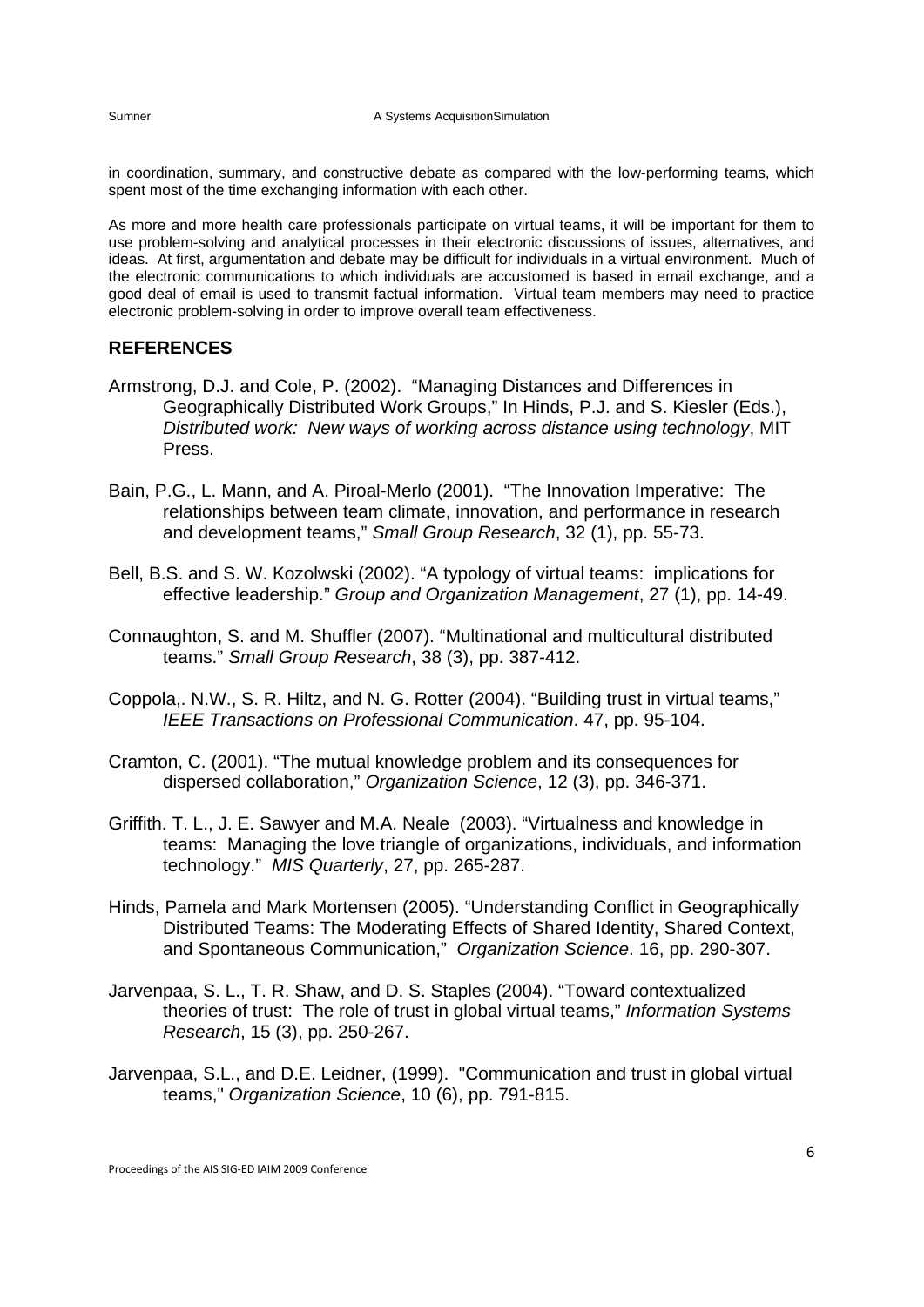- Jarvenpaa, S., K. Knoll, and D. Leidner, (1998). "Is anybody out there? Antecedents of trust in global virtual teams," *Journal of Management Information Systems*, 14: 4, pp. 29-64.
- Kayworth, T. and D. Leidner (2000). "The global virtual manager: A prescription for success." *European Management Journal*, 18 (2), pp. 183-194.
- Koze, S. and E. Mascale (1993). "Why teams don't work and how to fix them." *The Canadian Manager*, 18 (1), pp. 8+
- Malhotra, A., A. Majchrzak, R. Carmen, and V. Lott (2001). "Radical innovation without collocation: A case study at Boeing-Rocketdyne," *MIS Quarterly*, 25 (2), pp. 229- 249.
- Massey, A.P., M. M. Montoya-Weiss, and Y. Hung (2003). "Because time matters: Temporal coordination in global virtual project teams," *Journal of Management Information Systems,* 19 (4), pp. 129-155.
- Maznevski, M.L. and K. M. Chudoba (2000). "Bridging space over time: global team dynamics and effectiveness," *Organization Science*, 11 (5), pp. 473-492.
- McGrath, J.E. (1984). *Groups, Interaction and Performance*. Englewood Cliffs, NY: Prentice-Hall.
- Montoya-Weiss, M., A. Massey, and M. Song (2001). "Getting it together: Temporal coordination and conflict management in global virtual teams." *Academy of Management Journal*, 44 (6), pp. 1251-1262.
- Mumford, M.D. and S. B. Gustafson (1988). "Creativity syndrome, integration, application, and innovation," *Psychological Bulletin*, 103, pp. 27-43.
- Ocker, J. and J. Fjermestad. (2008). "Communications differences in virtual design teams: findings from a multi-method analysis of high and low performing experimental teams," Database for Advances in Information Systems, 39 (1), pp. 51-68,
- Olson, J.S., G. M. Olson, M. Storrosten, and M. Carter (1993). "Groupwork close up; a comparison of the group design process with and without a simple group editor," *ACM Transactions on Information Systems*, 11 (4), pp. 321-348.
- Powell, A., G. Piccoli, and B. Ives (2004). "Virtual teams: A review of current literature and directions for further research." *The Database for Advances in Information Systems*, 35 (1), pp. 6-36.